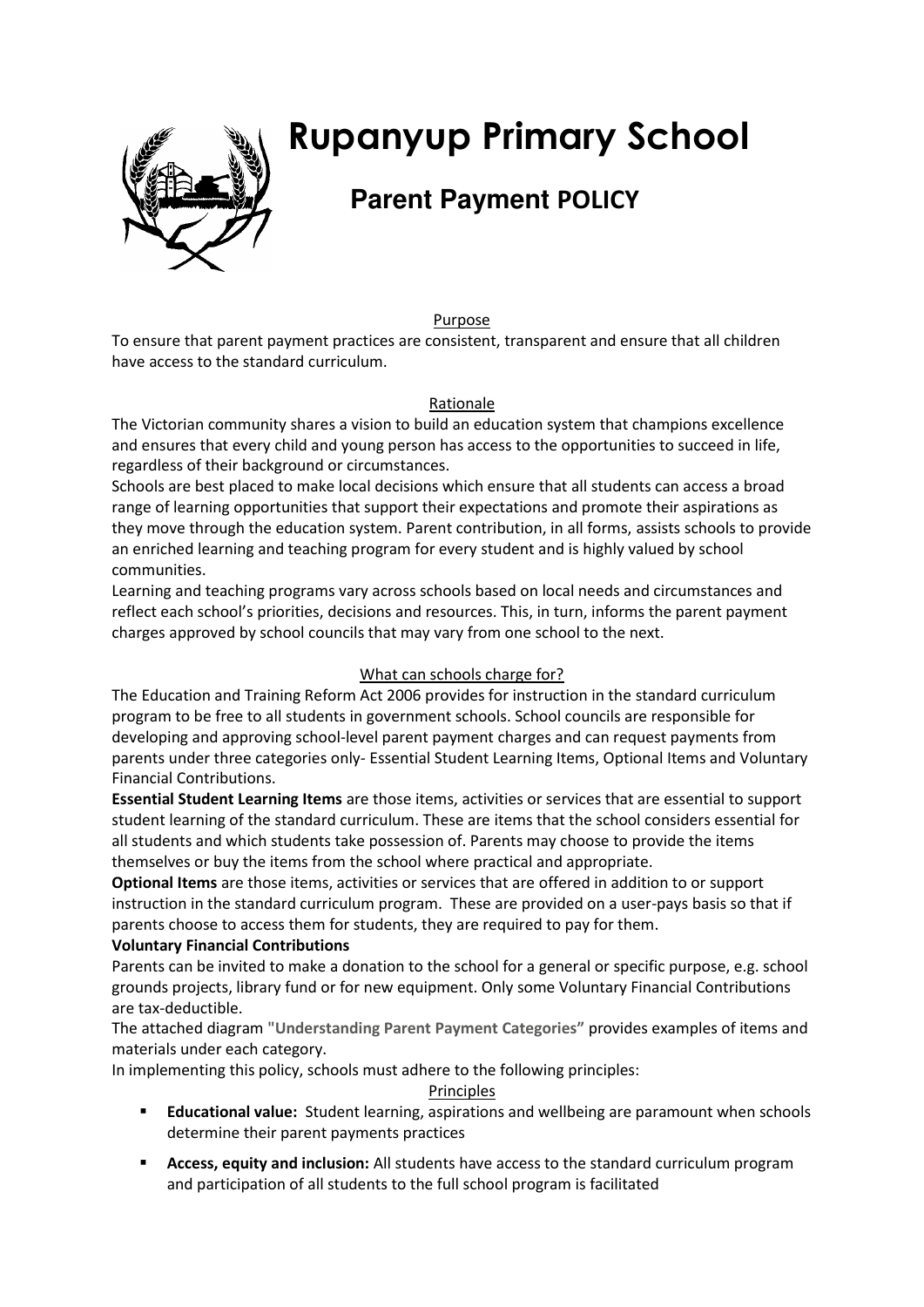- **Affordability:** Cost to parents is kept to a minimum and is affordable for most families at the school
- **Engagement and Support:** Early identification and engagement strategies by the school ensure parents are well informed of the payment options and supports available for those experiencing hardship
- **Respect and Confidentiality:** Parents and students experiencing hardship are treated with respect, dignity, sensitivity and without judgement and the identity and personal information of all parents and students are kept confidential in respect to parent payments
- **Transparency and Accountability:** School parent payment practices are well communicated, clear and transparent and their impact on student programs and families are reviewed by school councils

#### Cost and support to parents

When school councils consider the proposed requests for parent payments the cost is kept to a minimum and is affordable to most parents at the school. School principals must ensure that:

- items students consume or take possession of are accurately costed
- payment requests are broadly itemised within the appropriate category
- parents are advised that they have the option of purchasing equivalent Essential Student Learning Items themselves, in consultation with the school
- information on payment options is available, accessible and easily understood to all parents so that they know what to expect and what supports they can access
- parents are provided with early notice of annual payment requests for school fees (i.e. a minimum of six weeks' notice prior to the end of the previous school year). This enables parents to save and budget accordingly.
- **•** parents are provided with reasonable notice of any other payment requests that arise during the school year- ensuring parents have a clear understanding of the full financial contribution being sought
- the status and details of any financial arrangements are kept confidential and only shared with relevant school personnel
- parents experiencing hardship are not pursued for outstanding school fees from one year to the next
- use of debt collectors to obtain outstanding school funds owed to the school from parents is not permitted
- there will be only one reminder notice to parents for voluntary financial contributions per year
- **Invoices/statements for unpaid essential or optional items accepted by parents are not** generated more than monthly or according to the parent payment arrangement with the school.

# Support for families

Families may experience financial difficulties and may be unable to meet the full or part payments requested. Principals and school councils exercise sensitivity to the differing financial circumstances of students and their families when considering parent payment fees. There are a range of support